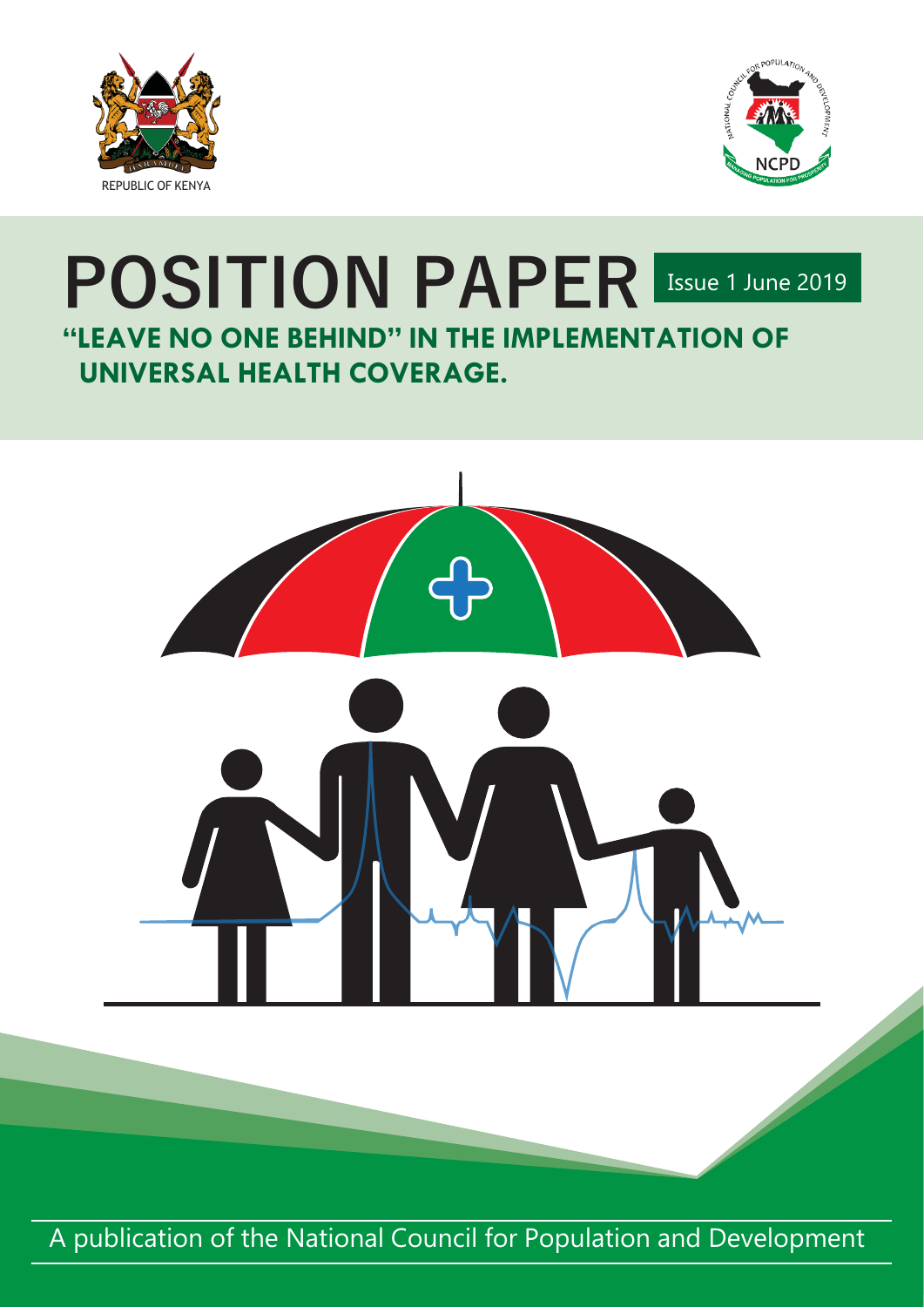#### **Introduction**

In 2015, the UN Member States endorsed the 17 Sustainable Development Goals (SDGs) expected to guide the development agenda through to 2030. The SDG 3 is on Good Health and Wellbeing enshrined Universal Health Coverage (UHC) as a development priority for all the Countries. The Agenda 2063 on the 'Africa We Want' aspires a prosperous Africa where people have a high standard of living, and quality of life, sound health and well-being<sup>1</sup>. In response to these international and national commitments, the government of Kenya prioritized UHC in its 'Big Four' Development Agenda. The country started with implementing the UHC in four pilot counties. Lessons learnt in the implementation will inform the roll out in the rest of the counties.

The country aims to achieve 100 percent coverage of the projected population by 2022, for this to happen there is need to put into account factors that contribute to population change such as, population growth rate, adolescent and youth sexual reproductive health issues, unplanned pregnancies and births, and migration. The population growth needs to be in tandem with the available resources.

#### **Population Dynamics and UHC**

The population of Kenya is estimated to be growing at 2.7 percent annually. If this growth is maintained the population is estimated to be about 51.6 million people in 2022. The Country is scaling up UHC through increasing the National Hospital Insurance Fund (NHIF) uptake to a 100 percent by 2022. In 2017, 16.5

million people were covered by NHIF and the goal is to have 51.6 million people, which is the projected population in 2022 covered however; this will only be possible if the population growth remains as projected or drops further. The projections have taken into consideration the prevailing number of children per woman. Family planning (FP) programme is important in population management. The FP programme in Kenya has been vibrant and has contributed in lowering the number of children per woman as evidenced in the 2014 Kenya Demographic and Health Survey (KDHS) hence lowering the population growth rate. In addition to this, the proportion of unplanned pregnancies has declined and this is a possible reason for the projected decline in population growth rate. The children per woman have dropped from about five in 2003 to about four in 20142. Modern family planning use has increased from 39 percent in 2003 to 53 percent in 2014. The increase was a result of sufficient commodities, quality service, public education, and sustained advocacy.

In 2005/06 financial year, the government allocated a budget line for FP commodities, which was increased gradually until 2010/11 when the government was able to procure all the FP commodities. In the following year the government contribution started declining. In 2013/214 health services were devolved and this also impacted on commodity security. The development partners supplemented the government's efforts to keep the country well stocked with FP commodities (See Fig 2). However, Kenya is now a lower middle-income country and development partners who have been supporting the country with FP commodities have shifted their focus to other priorities. Therefore there is need to enhance a budget for FP commodities to meet the current requirements of FP demand.



#### **Figure 1: FP Commodity Financing**

Source: Ministry of Health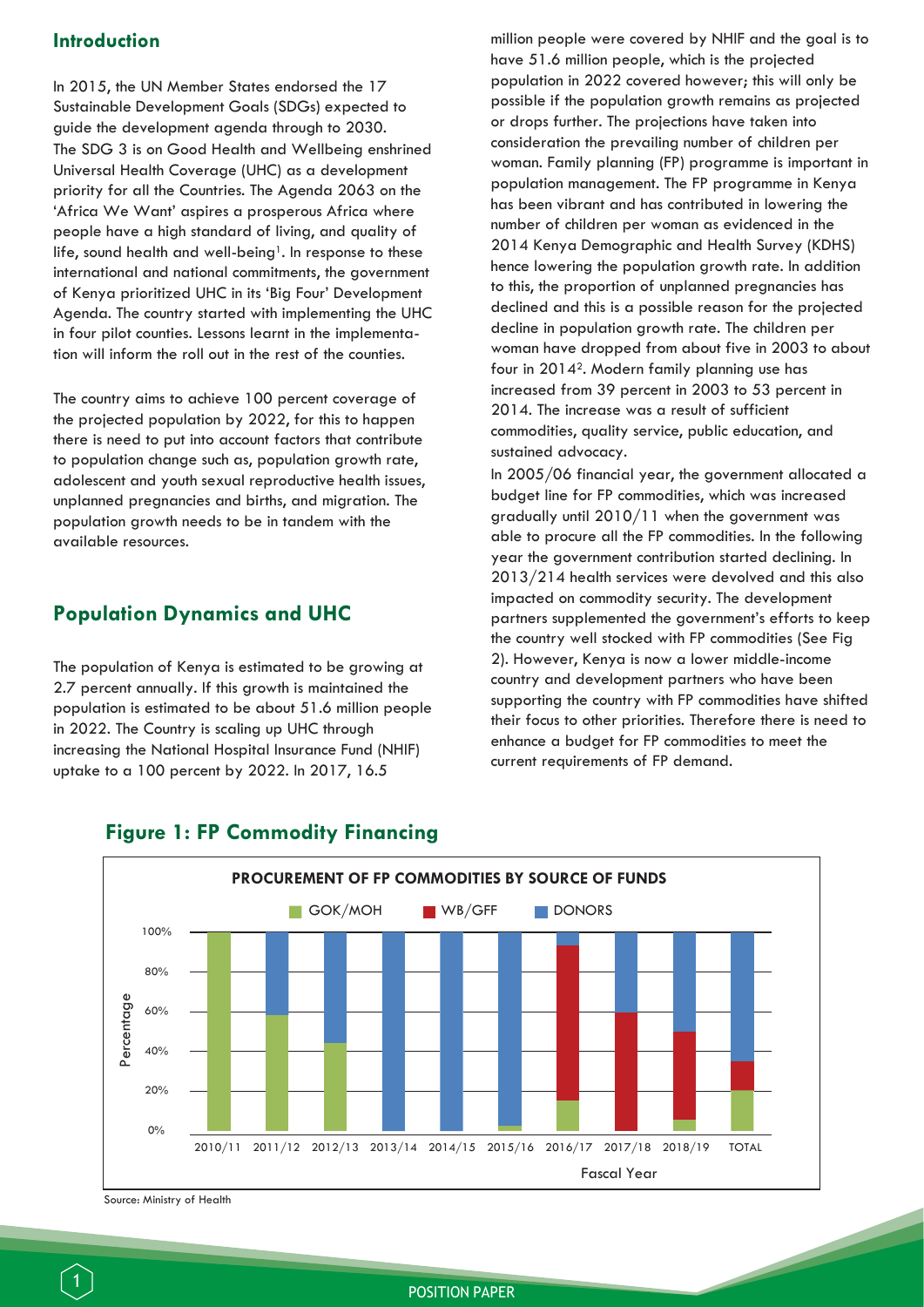## **Poverty, Population and Universal Health Coverage**

Implementation of UHC results to better health that contributes to economic progress and growth, whereby healthy populations live longer, are more productive, and save more3. Health is essential for human welfare and sustained economic and social development. However, Poverty has been one of the impediments to good health since it exposes people's vulnerability to poor health. Universal health coverage is one of the tools that foster healthy populations to participate in socio-economic development. Kenya has reduced the percentage and the absolute numbers of people living in poverty from 46.8 percent (16.6 million people) in 2005/6 to 36.1percent (16.4 million people) in 2015/164. Poverty is one of the barriers in achieving the UHC<sup>5</sup>.

## **Age Structure and Universal Health Coverage**

Age and sex are important factors in the risk of illness and death therefore planning for health care services is critical. Death is usually higher in the first year of a child's life and frequency of illness more during early childhood. The frequency of illness drops sharply in the late childhood and youth but rises again in the middle and old age<sup>6</sup>. This variation in age structure implies various age groups require different health services and interventions.

As the country moves towards building a healthy population, it means ensuring families get access to health services and proper nutrition. Improved nutritional status could help achieve UHC and decrease deaths among children under 5 years, therefore increasing socio-economic development. In the older ages, the prevalence of non-communicable diseases increases and in the adolescent and youth the reproductive health services, drug and substance abuse prevention and social protection for the vulnerable population in these cohorts is important in the realization of UHC.



#### **Figure 2:**

Source: KNBS 2009 Census Data V1C, Population Distribution by Age, Sex and Administrative Units

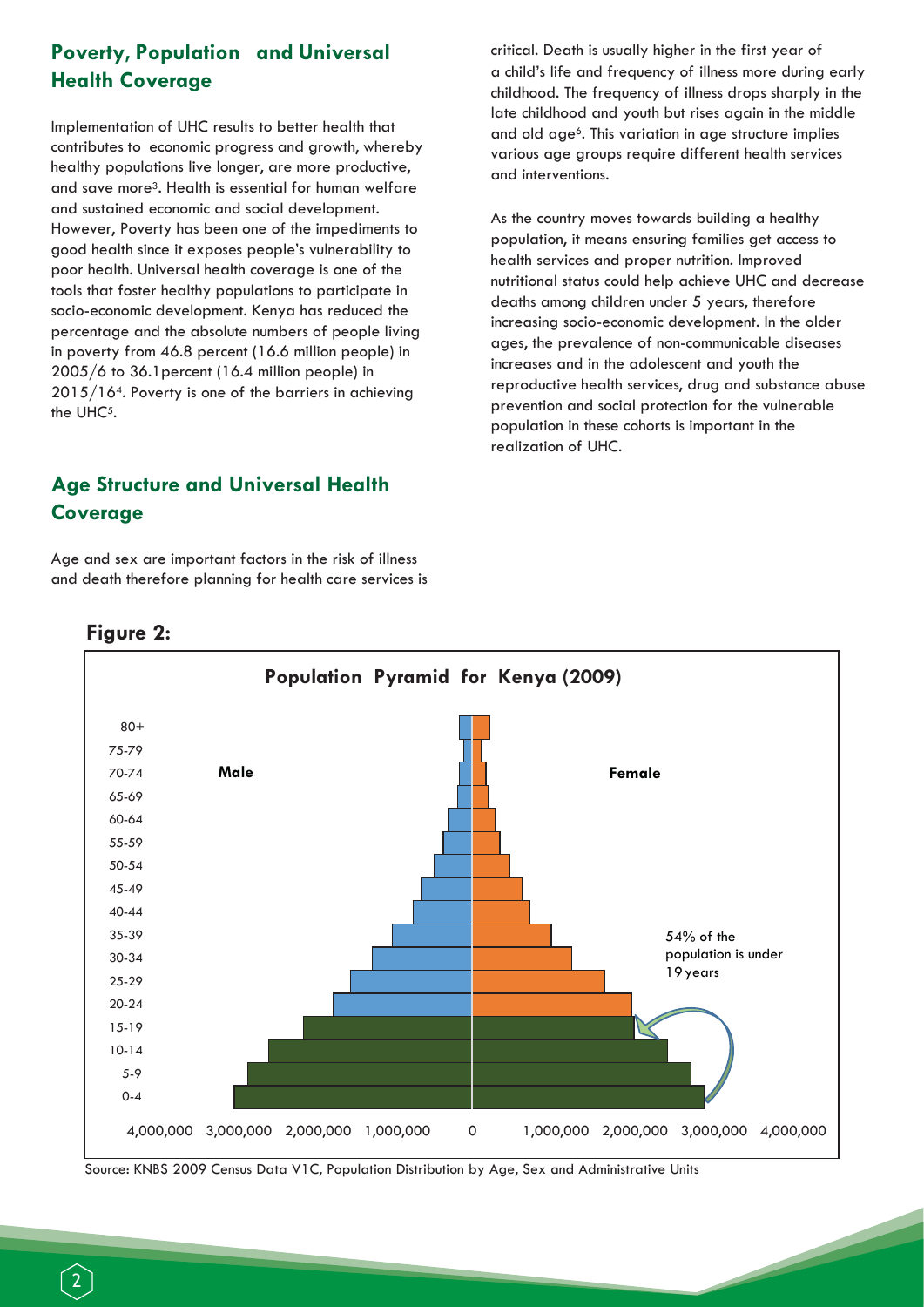#### *Children and UHC*

The realization of UHC for children is important for a healthy future population. The right to health care services for every child is enshrined in the United Nations Convention on the Rights of the Child. However sometimes health systems fail to respond to the specific needs of the poorest and most marginalized children and families, in effect excluding them from essential interventions that can save or improve their lives7. In Kenya only 75% of children were fully vaccinated4. This means these children are exposed to getting sick as they are not fully vaccinated. To realize the UHC the government must ensure that health interventions reach all the population including the poor and the hard to reach.

Planning for children health services will require estimating the number of children being born and where they are to ensure no child is left behind.

## *Adolescent and Youth Sexual Reproductive Health*

Teenage pregnancy remains a challenge in the country with one in every five girls getting pregnant before attaining 19 years. Early childbearing has an impact on pregnancy outcomes and child survival, health of teenage mothers and their infants, as well as social and economic effects at the individual level, and societal level8. Children born to adolescent mothers are at greater health and mortality risks than those born to older women<sup>10</sup>. In 2015, the Ministry of Health developed the Adolescent Sexual Reproductive Health (ASRH) Policy to guide the provision of services and information to the adolescent. Addressing the reproductive health of the adolescent and the youth will ensure they are able to complete school and hence increase the chances of engaging in gainful source of livelihood. The realization of UHC will require segmenting the population and addressing the need of every cohort to ensure leaving no one behind.

#### *Reproductive Age and UHC*

3

While antenatal and maternity care is included in most insurance coverage, FP is usually not included<sup>9</sup>. The return on the investment of including Sexual Reproductive health (SRH) services and supplies in the packages of services offered under a UHC strategy results in benefiting women, their families, communities, and entire country<sup>10</sup>.

## *Old Age and UHC*

Population ageing will have an impact on the realization of universal health coverage, as without considering the health and social care needs of the ever-increasing numbers of older people, UHC remain out of reach<sup>11</sup>. This cohort of the population face non-communicable diseases and though people age 65 and above remain 5 percent their absolute numbers keep increasing as people live longer.

### *Persons with Disabilities, Homeless and UHC*

Despite experiencing a disproportionate burden of acute and chronic health issues, many persons with disabilities (PWDs) and the homeless face barriers to primary health care. These include difficulty in accessing health care, vulnerable living conditions, and adverse health behaviours<sup>12</sup>. The heart of UHC is that everyone receives the health care they need without suffering financial hardship, yet persons with disabilities have greater unmet needs for health care than the general population and are 50 percent more likely to suffer from catastrophic health expenditures<sup>13</sup>. Therefore UHC will be impossible if PWDs and the homeless are left behind. Many of the barriers faced by persons with disabilities and the homeless in health systems are avoidable with targeted action and attention. Disability-inclusive strategies will therefore help the health system to be more responsive to diversity, and so cover a variety of population groups. These changes will improve equity in the health system overall and make sure that we "Leave no one behind" as we move towards UHC.

## **Migration, Urbanization and Universal Health Coverage**

Migration is selective and usually involve the strong and the healthy. However, in cases where the migrants are coming from areas where the public health has collapsed, they may migrate with and transfer diseases like has been witnessed in the country through the outbreak of measles and polio. Migration is a determinant of health and the irregular migrants are more vulnerable to suffering ill health due to their status. People migrate to overcome poverty, escape conflict, or cope with economic and environmental shocks. Migrants can be at higher risk of poor health from infectious diseases, non-communicable diseases and mental health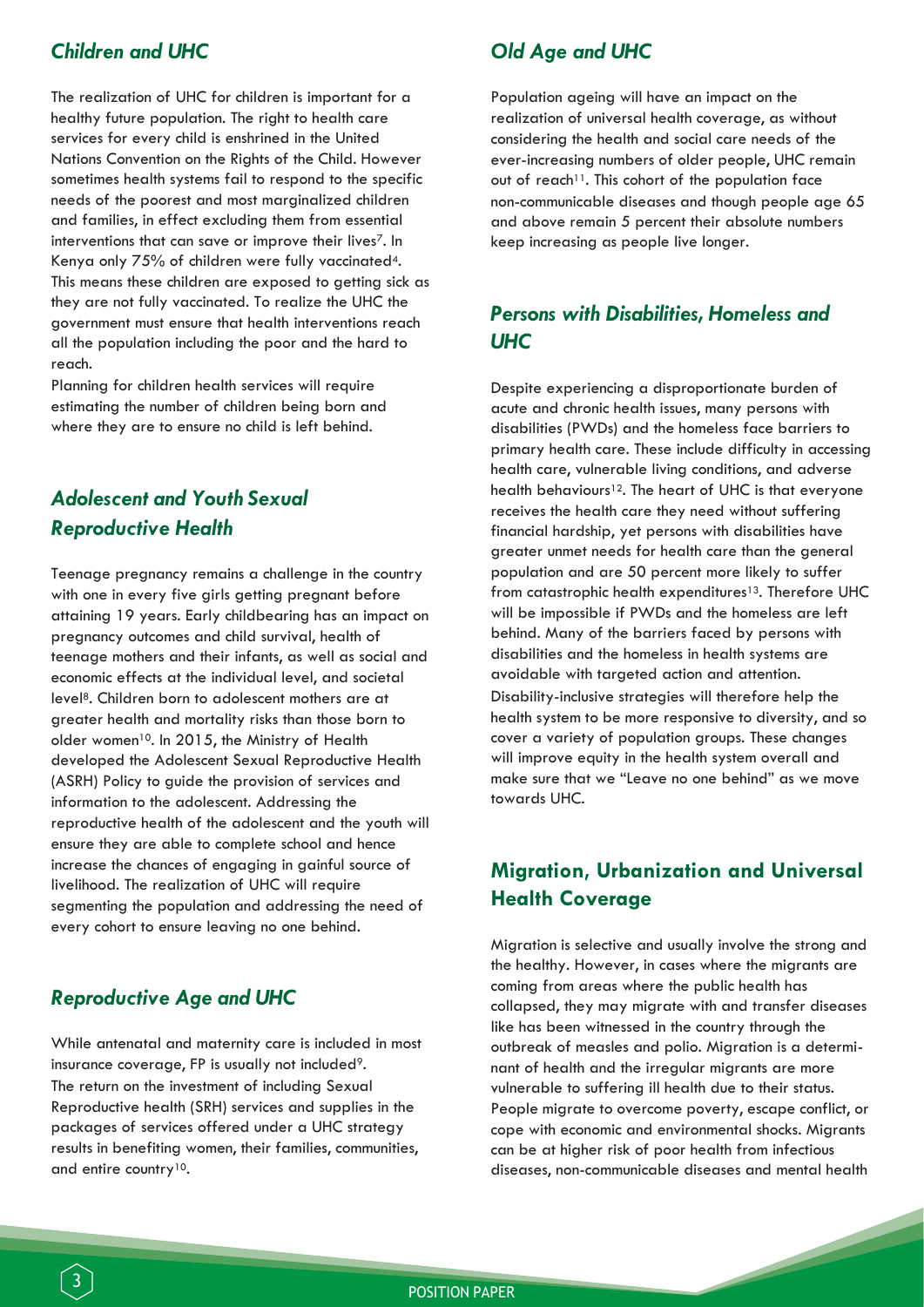problems due to a range of factors at different points before, during and after migration<sup>14</sup>. Stressful conditions can heighten tobacco use, alcohol and substance abuse as a form of coping mechanism<sup>16</sup>. The young people are more likely to migrate in search of livelihood and education. Migration exposes the young people to vulnerability especially when they are unaccompanied<sup>15</sup>. The adolescents and youth are more vulnerable to abusing drugs and substances<sup>16</sup>. Kenya is 31 percent urban with 53.1 percent of the urban population employed in the informal sector. Rapidly urbanizing regions are also the home to the highest proportion of slums and this is the scenario in Kenya19. The urban slums are characterized with inadequate sanitation and hygiene, crowded living conditions exposing them to higher risk of falling ill. Ensuring that the migrants have social protection including the social health insurance will contribute to the realization of the UHC.

## **Investing in Population factors is important for UHC**

In Kenya, health-related expenses are driving about one million into poverty every year, and health care is second only to food in family budgets<sup>17</sup>. An illness in the family can drive it to bankruptcy and penury through meeting the health services expenses by pay out of pocket. This is an opportunity to identify the vulnerable who cannot afford to pay for social health insurance for subsidy. The impact of user fees on health-care utilization is demonstrated in that the recent move to eliminate user fees charged for maternity and at dispensaries and health centres has resulted in a massive influx of patients seeking health care18. Reducing the cost barrier will create an opportunity for UHC.

The transformation of Asian Tigers was largely driven by investments in the health of the citizens, with special focus on sexual and reproductive health. When the health of the mother is provided for, the cyclical benefits in terms of physical and cognitive development of the subsequent generations is assured. Kenya has an opportunity to invest in the reproductive health of adolescents and youth not only to achieve the UHC but also to harness the demographic dividend as the country moves to the realization of the Vision 2030.

Food security and UHC are interrelated. With the rise of lifestyle diseases, one way of prevention is through

nutrition addressed by encouraging adopting healthy feeding habits.

Investing universal health coverage will lay the foundation for making progress towards all the other health targets and other related goals like ending poverty, improving gender equality, decent work and economic growth. With Kenya's Vision 2030 ambition of providing a high quality of life to all its citizens, themost urgent need is to ensure that everyone stays healthy to participate in economic development.

## **Universal Health Coverage for all is possible**

The realization of Universal Health Coverage will be beneficial to the wellbeing of the population of Kenya. To ensure that the implementation of UHC is all-inclusive, the government should consider the following:

- Ensure that health planning takes into consideration population age structure to include their different health needs. The vulnerable groups and minorities including young children, adolescents and the elderly will require special attention, as they are usually the hard to reach.
- Ensure the FP programme that is important for population management is funded to sustain and improve the current contraceptive prevalence rate.
- Address poverty impacts on health that has two dimensions as it exposes people to vulnerability of ill health and also impoverishes households when they fall ill.
- Ensure planned urbanization. Taking into account population dynamics in urban planning will address social and related health challenges.

As the country strives towards achieving UHC it is important to look at the success story of Thailand that has achieved the three dimensions of UHC that is coverage for 99.9% of the population, comprehensive coverage represented by a health package which includes curative services, health promotion, disease prevention and rehabilitation, and full protection of households from financial health risk. Universal Health Coverage is possible in Kenya.

4